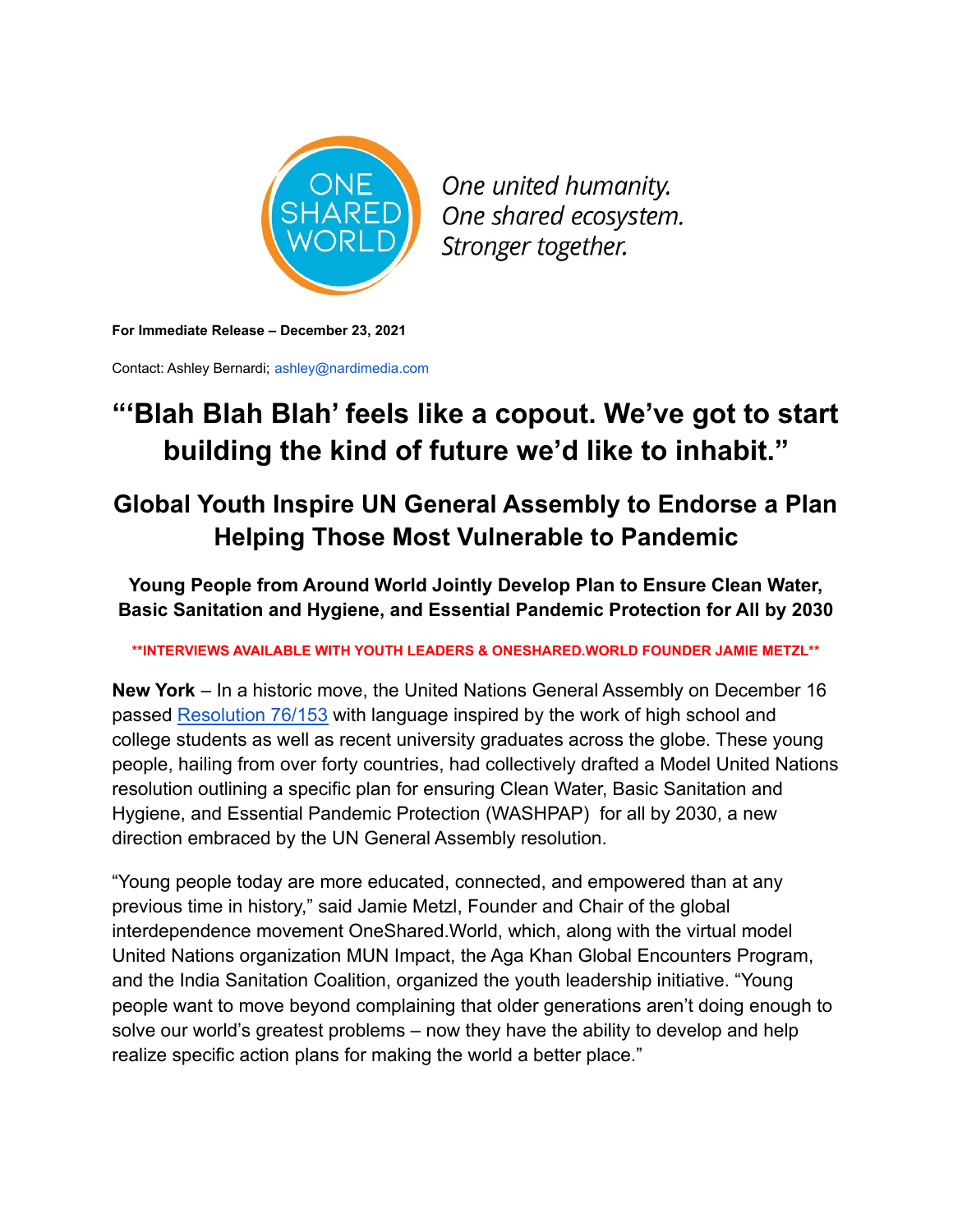The foundation for the WASHPAP initiative was set in the July 2020. OneShared.World's report [Rise or Fall Together: Addressing the Emergency Needs of](https://oneshared.world/wp-content/uploads/2020/07/Rise-or-Fall-Together-071620.pdf) [the World's Most Vulnerable Populations](https://oneshared.world/wp-content/uploads/2020/07/Rise-or-Fall-Together-071620.pdf) called for the development of specific plans to ensure WASHPAP for all by 2030. Based on a global advocacy effort, language provided by OneShared.World linking WASHPAP for all to pandemic response and global interdependence was included in the November [2020 G20 leaders' Riyadh](https://www.madhyapradeshtimes.in/g20-leaders-incorporated-recommendations-and-language-championed/) [summit final communique](https://www.madhyapradeshtimes.in/g20-leaders-incorporated-recommendations-and-language-championed/).

In 2021, OneShared.World, along with Model United Nations (MUN) Impact, the Aga Khan Global Encounters Program, and the India Sanitation Coalition, held [on-line youth](https://www.dnaindia.com/india/report-ground-breaking-global-consultations-on-washpap-2909375) [debates and consultations](https://www.dnaindia.com/india/report-ground-breaking-global-consultations-on-washpap-2909375) across the globe in multiple languages for high school and college students as well as recent graduates. The young people involved in the process were asked to collectively develop a specific action plan for achieving #WASHPAP2030 in the format of a Model United Nations General Assembly Resolution. Based on this input, a youth drafting team continually refined the document according to input from some of the world's leading issue and legal experts. [This document](https://oneshared.world/wp-content/uploads/2021/09/WASHPAP-UN-Resolution-September-23-2021.pdf) was officially released on September 23, 2021, during the OneShared.World [Global Interdependence](https://oneshared.world/2021-summit/) [Summit,](https://oneshared.world/2021-summit/) which coincided with the opening of the United Nations General Assembly, and distributed to all states and territories represented in the United Nations.

Based on this work and outreach, leading negotiators within the UN General Assembly's Third Committee invited OneShared.World to provide condensed language representing the longer youth resolution, to give a new direction to the official draft resolution on water and sanitation as human rights. Youth leaders who had played key roles in the organizing of the consultations and the drafting of the resolution were also invited to speak and present their work at UNGA-related events and in the media.

In November, 2021, the UNGA's Third Committee debated and then passed this revised resolution, including the language derived from the youth-generated WASHPAP resolution, and on December 16, the full UN General Assembly approved it unanimously. This is the first time in history that language from a Model United Nations resolution, drafted collaboratively by young people across the globe, has inspired a real United Nations resolution passed by UN member states.

"One UNGA resolution alone is not enough to change the world, but it is a clear indication that young leaders can move beyond consciousness raising to become far more actively involved with problem solving," said Peter Ullrich, a project coordinator at OneShared.World, during a UN side event..

"Youth empowerment is not just having our voices heard or even having a seat at the table," said Zoey Fisher, the Global Secretary General at the Model United Nations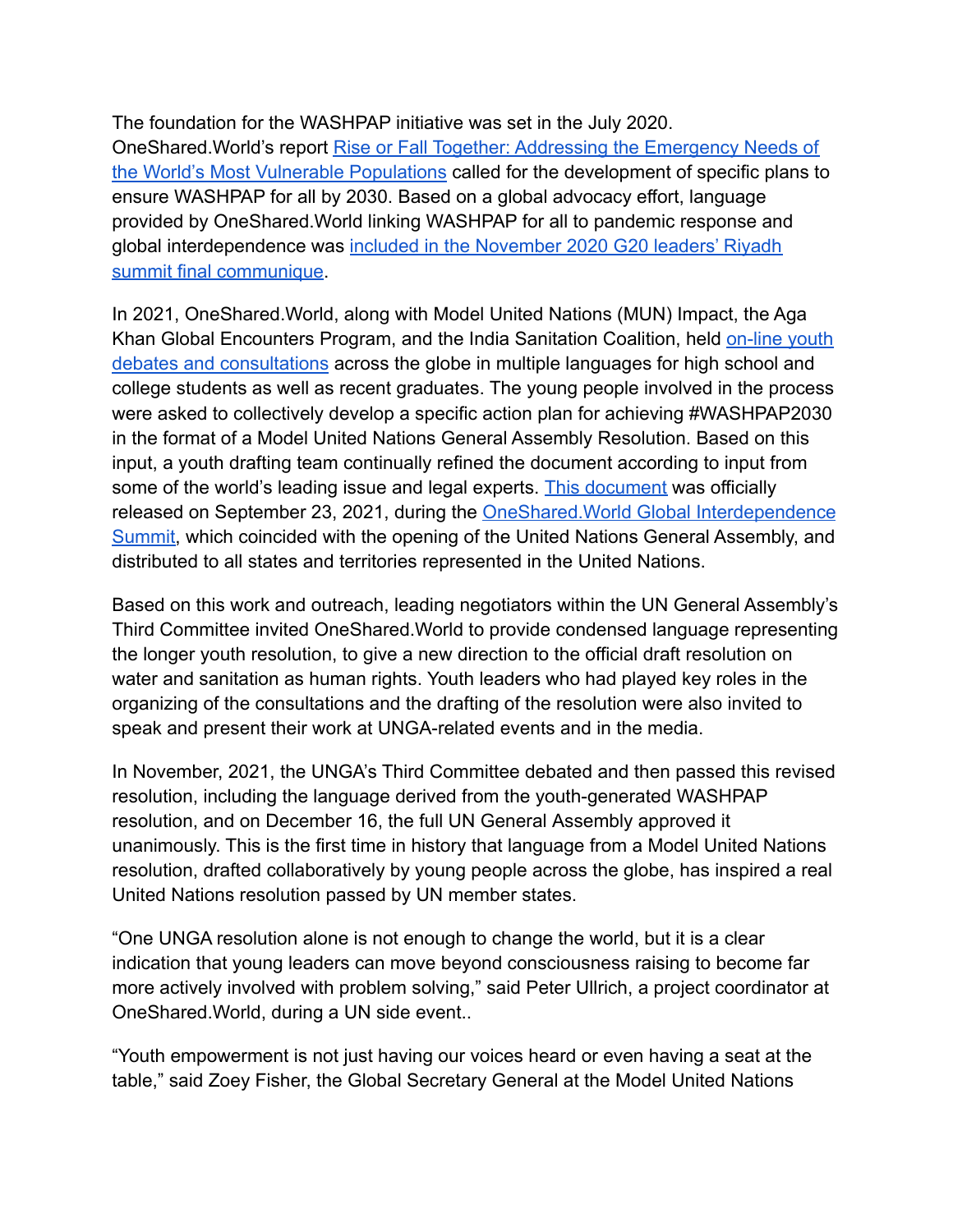Impact and a Brown University freshman, "it's about young people driving concrete solutions to real problems to build a better future."

"We're all fans of Greta Thunberg," said Sandi Gendi, a Director of Global Leadership at OneShared.World, "but just accusing world leaders of 'blah blah blah' inaction feels like a copout. Consciousness raising and rock concerts are not enough. Our generation must start building the kind of future we'd like to inhabit."

The highly articulate youth leaders described below, who played a leading role in the process of drafting and advocating for this resolution, are all available for interviews.

## **About OneShared.World:**

[OneShared.World](https://oneshared.world/) is a broad and inclusive movement of people in 120 countries on five continents working collaboratively across diverse cultures, communities, ethnicities, generations, and nations to ensure a better future for humankind and the sustainability of our common home. The organization is building a fully inclusive, global social movement and political force representing the democratic expression of our common humanity. The organization's **[Declaration of Interdependence](https://oneshared.world/declaration/)** has been translated into 20 languages.

## ###

**Youth leaders available for interview:**

**Zoey Fisher** is a first-year student at Brown University. She also currently serves as the Global Secretary General of the University team at MUN Impact, an NGO in collaboration with the UN Department of Global Communications working to inspire action and impact for the UN Sustainable Development Goals. During the WASHPAP Campaign, Zoey and her colleagues at MUN Impact coordinated multiple debates and consultations on the topic. Zoey also coordinated the youth drafting team that worked on the WASHPAP Resolution.

**Sandi Gendi** serves as a Director for Global Leadership for OneShared.World. She's currently a law student studying at Queen's University, Faculty of Law. In her capacity working for OneShared.World, she helped co-author and edit the UN Resolution on WASHPAP2030.

**Meenakshi Mariappan**, originally from India, is a first-year law student at the University of Bristol in the UK. She is currently the Deputy Secretary General for South Asia in the University team at MUN Impact. In addition to facilitating WASHPAP consultations held with the Aga Khan Academies, she previously served as a student leader for the